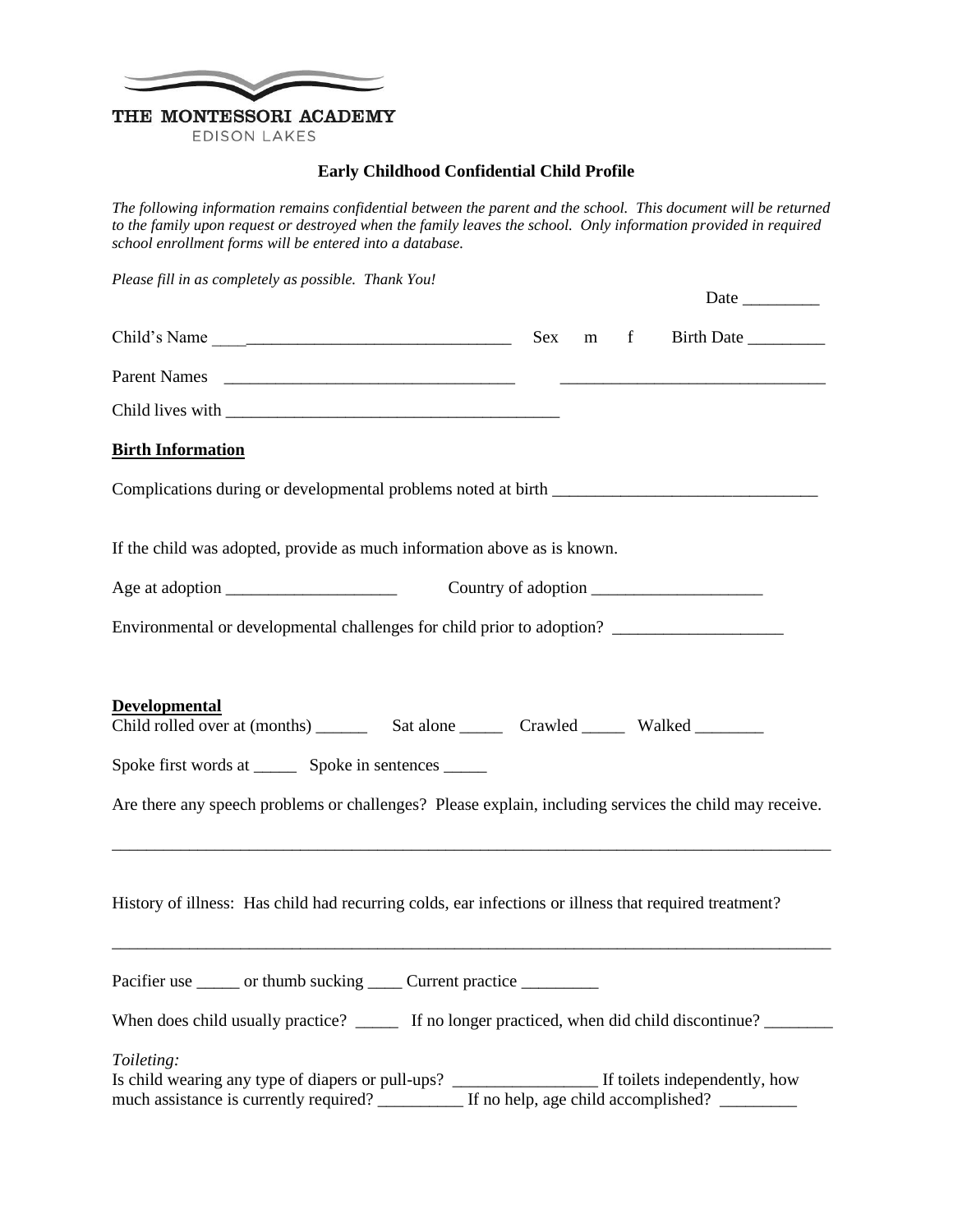| <b>Daily Routines</b>                                                                                                                                                                                                                     |  |  |  |  |  |  |  |  |  |  |  |
|-------------------------------------------------------------------------------------------------------------------------------------------------------------------------------------------------------------------------------------------|--|--|--|--|--|--|--|--|--|--|--|
| Sleep routine:<br>Naps regularly? $Y \tN$ Length ______                                                                                                                                                                                   |  |  |  |  |  |  |  |  |  |  |  |
| Sleeps # of hours per night ________ Time of bed ____________ Time wakes _________                                                                                                                                                        |  |  |  |  |  |  |  |  |  |  |  |
| Does child wake self? Y N Does child calm self when going to sleep or waking? Y N                                                                                                                                                         |  |  |  |  |  |  |  |  |  |  |  |
| Describe nap and/or bedtime routine:                                                                                                                                                                                                      |  |  |  |  |  |  |  |  |  |  |  |
|                                                                                                                                                                                                                                           |  |  |  |  |  |  |  |  |  |  |  |
| Eating routine and habits:<br>Describe child's eating habits:                                                                                                                                                                             |  |  |  |  |  |  |  |  |  |  |  |
| What are typical meal times: breakfast _______ lunch ______ dinner ______ typical snack times ______                                                                                                                                      |  |  |  |  |  |  |  |  |  |  |  |
|                                                                                                                                                                                                                                           |  |  |  |  |  |  |  |  |  |  |  |
|                                                                                                                                                                                                                                           |  |  |  |  |  |  |  |  |  |  |  |
|                                                                                                                                                                                                                                           |  |  |  |  |  |  |  |  |  |  |  |
| Dressing:<br>Does child dress self? Y N How much help is required?                                                                                                                                                                        |  |  |  |  |  |  |  |  |  |  |  |
| Does child select own clothes? Y N                                                                                                                                                                                                        |  |  |  |  |  |  |  |  |  |  |  |
| <b>Family Life</b><br>Siblings (age/sex) if any                                                                                                                                                                                           |  |  |  |  |  |  |  |  |  |  |  |
| Does child play or entertain self comfortably for periods of time (explain)?                                                                                                                                                              |  |  |  |  |  |  |  |  |  |  |  |
| Describe T.V., Computer, Video/DVD or other types of entertainment used (include types of programs,<br>length of time typically viewed, and time of day typically viewed).<br><u> 1989 - Johann Stoff, amerikansk politiker (d. 1989)</u> |  |  |  |  |  |  |  |  |  |  |  |
|                                                                                                                                                                                                                                           |  |  |  |  |  |  |  |  |  |  |  |
| Describe child's play routines (with parents, with similar age friends/relatives, with other relatives, types<br>of play inside and outside, games/toys preferred).                                                                       |  |  |  |  |  |  |  |  |  |  |  |
|                                                                                                                                                                                                                                           |  |  |  |  |  |  |  |  |  |  |  |
|                                                                                                                                                                                                                                           |  |  |  |  |  |  |  |  |  |  |  |